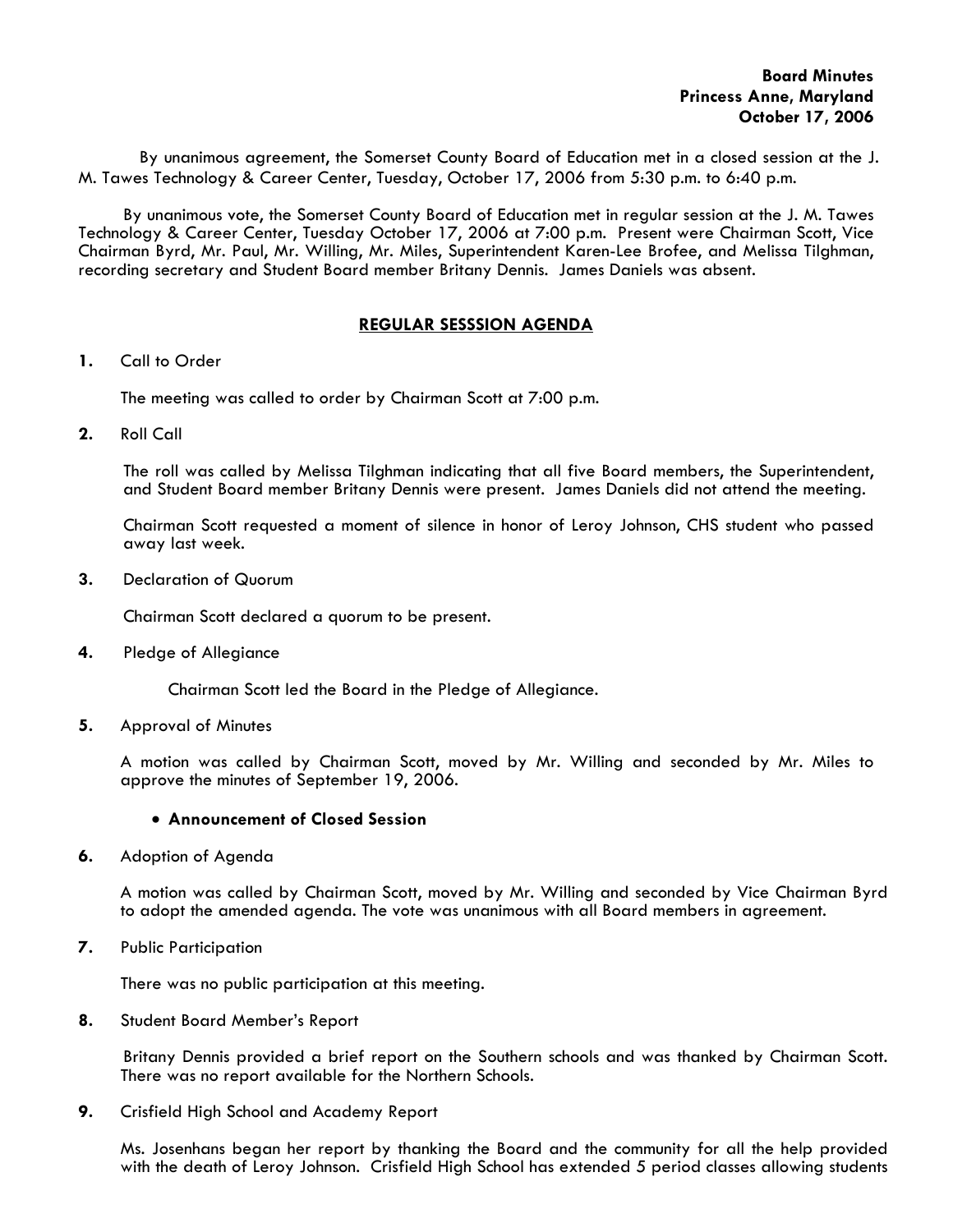take extra classes during the year if needed to graduate. The board was also informed that two seniors and one staff member were invited to Brew River for dinner in appreciation of their help with the blood drive. Crisfield High School came in third on the shore. Ms. Josenhans also announced that December 11, 2006 will be Crisfield High School's first blood drive and they will also be performing a Line Theater on January 19, 2006.

Mrs. Ward provided an academy report beginning with the 8<sup>th</sup> grade Gear-Up enrollee numbers. The enrollment for Gear Up students has gone up. Extra assistance is being provided to all students taking Algebra. Gale Aiken, UMES Project Achieve Coordinator provides the tutoring. A career fair was held and a college fair will be held in November.

## **10. Old Business**

### **A. School Calendar**

### **1. Waiver Request for Carter G. Woodson Elementary School**

A motion was called for by Chairman Scott, moved by Mr. Paul, and seconded by Mr. Miles to approve the waiver request for Carter G. Woodson Elementary School called on September 11, 2006. Due to classroom flooding caused by a water line failure, Dr. Brofee asked MSDE's Superintendent Nancy Grasmick for permission to waive this day. The State approved. All Board members agreed with the approval of this request.

#### **B. Facilities**

### **1. Approval of the Capital Improvement Plan**

The Capital Improvement Plan was presented last month and was approved by the Board on 10/06/06 through a phone poll.

#### **2. SIS Construction Report**

Contractor, John Catanzaro gave the Board an update and presented a timeline on the construction at the new Somerset Intermediate School. He informed the Board that the 313 day contract will not be met and will have to be extended due to rain.

### **C. Policies**

#### **1. Approval of Human Resources Policies 700 series**

A motion was called for by Chairman Scott, moved by Mr. Paul, and seconded by Mr. Willing to approve the Human Resources Policies 700 series presented by the Superintendent. Mr. Lawson was out sick.

#### **11. New Business**

#### **A. Instructional Report**

#### **1. 2005 – 2006 Student Achievement Report**

The 2005-2006 MD Student Achievement Report was presented to the Board by Mr. Bloodsworth, Mr. Elebash, and Ms. Holland.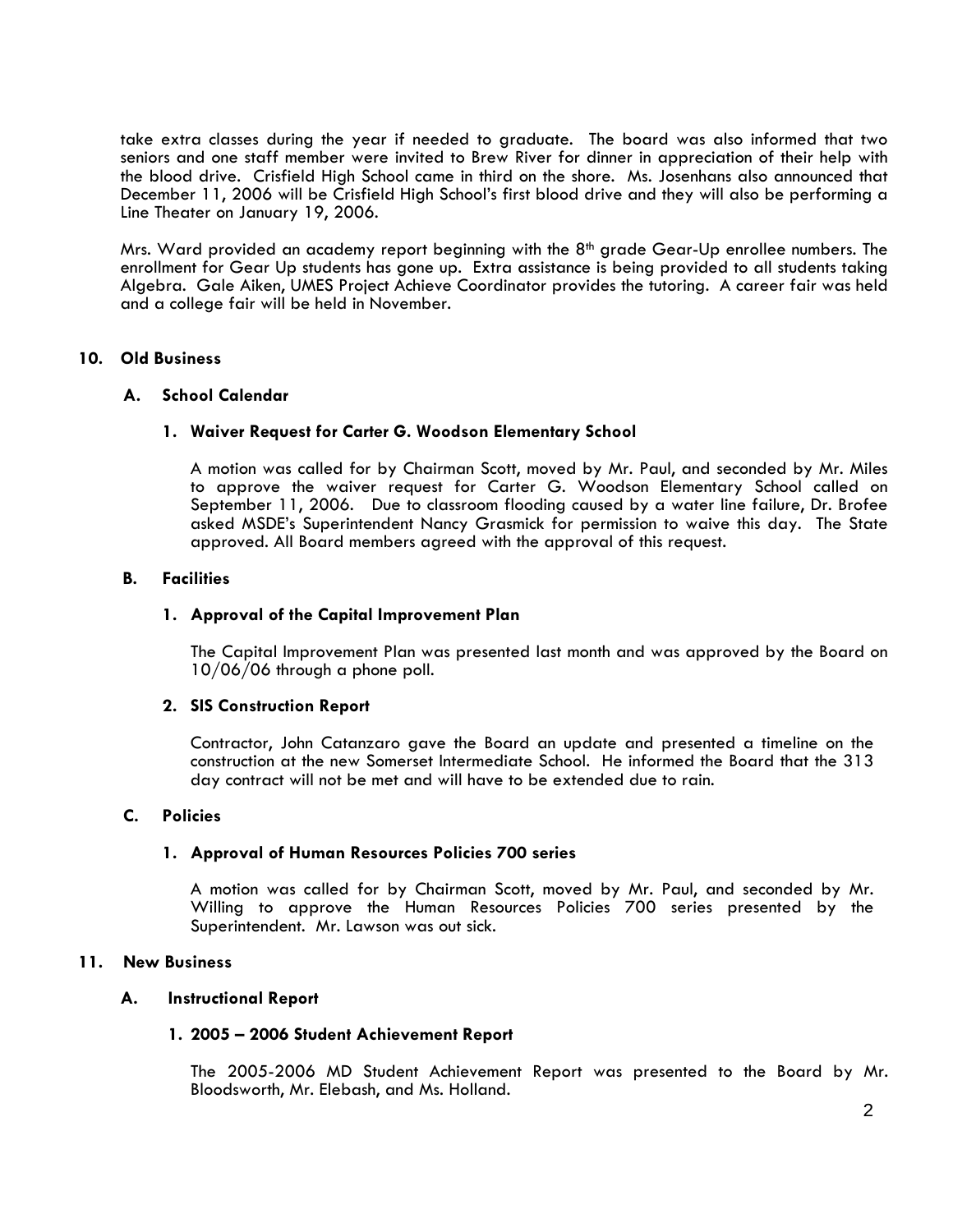SCPS seems to be ahead of state average for Reading Readiness. Reading scores have gone up and the 4<sup>th</sup> grade level is higher than the state average. We have a  $95\%$ attendance rate and Math scores have also gone up.

SCPS continue to focus on the achievement gap between ethnic groups. "Reading at Five" is a new program used to monitor elementary readiness. Different Math strategies are also being used to close the learning gap between students such as adding Math software. This will help children increase math skills, using performance matters. The Special Education subgroup remains "In Need of Improvement". Washington High School's reading level has been labeled "In Need of Improvement". Reading programs have been purchased. The Math category strategy seems to be working and will remain the same.

Present 10<sup>th</sup> graders will have to pass all four HSA tests as a graduation requirement. HSA classes are being offered year long for students having trouble passing the HSA tests. Biology seems to be troublesome, Algebra outscored the State levels, and English students seem to be of concern. The attendance is at 90%. Crisfield High School Graduation Rate is in "Alert" status. With the high schools changing to 5 period, 70 minute blocks per day, students can now take all electives and extra classes if they choose. Mr. Paul questioned the state's graduation target being met if students are allowed to dropout at age 16. .

There has been 87 students who have taken the Advancement Placement Test. Mr. Miles questioned whether or not students were taking advantage of afterschool programs. It was noted that the transportation issue is a concern, but afterschool programs continue to be filled to capacity. Greg Bozman has been seeking extra help with students in the Crisfield afterschool programs.

#### **2. Maryland School Achievement Report**

Dr. Brofee and Mrs. Smoker showed a presentation on the Master Plan Update. The Board was informed that the Thornton Funds must be used in alignment with the Master Plan and State Goals met must show that our plan is enhancing student achievement. This information is being gathered using state supplied data, SCPS assessments, and Master Plan progress reports.

Successes for SCPS were outlined as follows: 1) Improvement on elementary performance; 2) progress is being made towards the improvement of secondary performance and we continue to work on ELL and Hispanic subgroups; 3) State of Art facilities; 4) Salaries have been raised in order to make them competitive with other counties; 5) and there has been a systematic integration of the Master Plan. SCPS will continue to work to improve the graduation rate, decrease the dropout rate, improve secondary education progress and poverty learners, and accelerate special education secondary progress.

Priorities of SCPS outlined in the MP presentation are the Integration of the Master Plan into school curriculums and continued acceleration in secondary, Hispanic, and ELL achievement.

#### **B. Human Resources Report**

#### **1. New Hires, Retirees, and Resignations**

Upon recommendation of the Superintendent (Mr. Lawson was out ill) Mr. Willing moved and Vice Chairman Byrd seconded to approve the Human Resources report presented by Dr. Brofee. The vote was unanimous.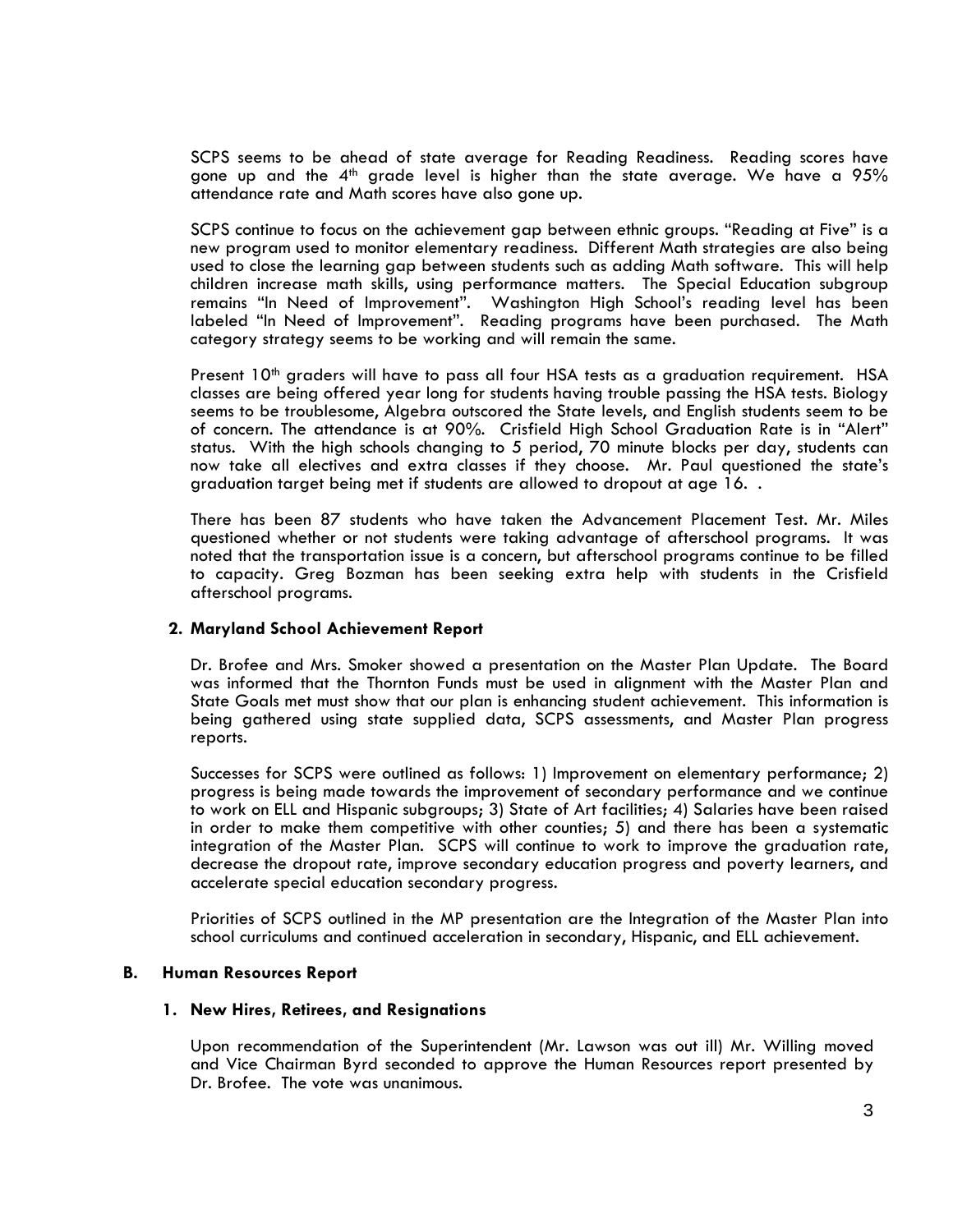# **2. Out of State Travel**

 The Board members were given a list of staff that will be attending upcoming out of state conferences.

# **C. Facilities and Transportation**

## **Comprehensive Maintenance Plan Approval**

Upon recommendation of Dr. Brofee, Mr. Paul moved and Vice Chairman Byrd seconded to approve the Comprehensive Maintenance Plan presented by Mr. Daugherty. The vote was unanimous.

## **Approval to except Bids for Unit Ventilators**

Upon recommendation of Dr. Brofee, Vice Chairman Byrd moved and Mr. Miles seconded to approve Mr. Daugherty's request to except bids for Unit Ventilators. Towson Mechanical was given the contract for Princess Anne Elementary, Somerset 6/7 Intermediate, and Washington High School. General Mechanical was given the contract for Ewell School. The vote was unanimous.

## **Approval to except Bids for Deal Island Exterior Lighting**

Upon recommendation of Dr. Brofee, Mr. Paul moved and Mr. Miles seconded to approve Mr. Daugherty's request to except bids for Deal Island's Exterior Lighting. AET Electric has been chosen to receive the bid for this project. The vote was unanimous.

#### **Maryland Department of Education Administrative Complaint and Consent Order**

Upon recommendation of Dr. Brofee, Mr. Willing moved and Mr. Miles seconded to approve the Administrative Complaint and Consent Order Agreement. This is a necessary agreement in order for SCPS to receive a building permit for SIS. We will agree to bring in holding tanks in order to get waste disposed of should school construction cause sewer malfunction.

#### **D. Finance Report**

## **1. Monthly Finance Report**

Mrs. Miller provided an update on the Local School Budget and was thanked by Chairman Scott.

## **2. Monthly Food Service Report**

Chairman Scott thanked Mrs. Miller for her Food Service report update.